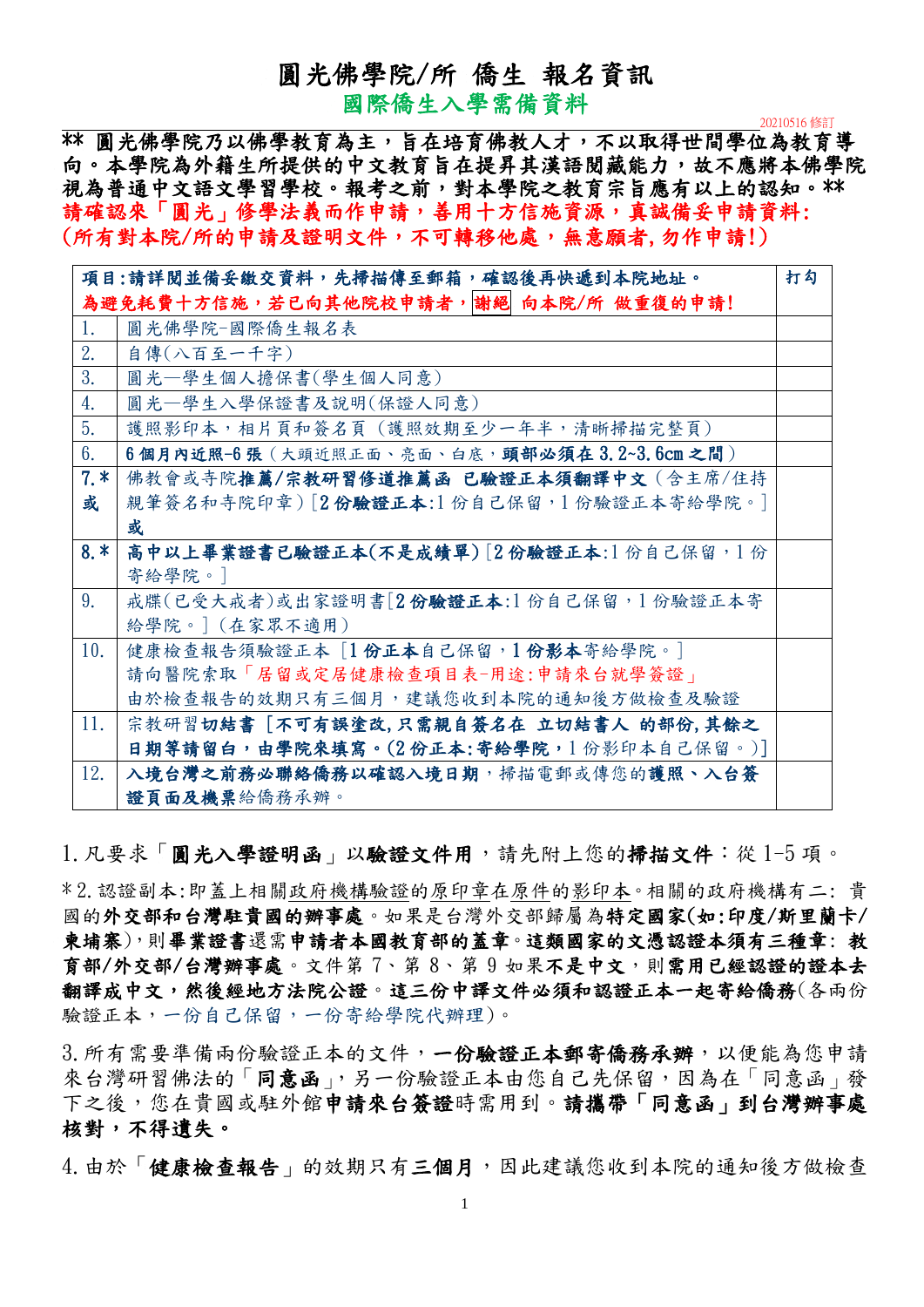及驗證。

### 5. 來信請註明:

Yuan Kuang Foreign Student Affairs 圓光僑務承辦 收 (320)台灣桃園市中壢區聖德路一段 888 巷 11 號 Yuan Kuang Foreign Student Affairs Yuan Kuang Chan Monastery No.11,Lane 888,ChungLi,Taoyuan,Taiwan R.O.C(320) 電話 tel: (+886)-3-2820968/-3-4256168 傳真 fax: (+886)-3-2820969 手機 h/p︰(+886)-9-78733532 Line: 0978733532 Wechat: yk0978733532 電子信箱 email: foreignstudents68@gmail.com

6. 斯里蘭卡、泰國、印度、緬甸以及所有外籍申請文件,所有證件上所用的名字必須 與申請人的護照名稱一致相同,否則台灣政府機構將不受理。

7. 越南國籍申請人向駐越南台北辦事處,申請來台居留簽證時,必須附上 越南佛學高 中文憑 + 認證正本 + 中文翻譯;推薦函、研修計劃書(柬埔寨籍也需備)。

8.台灣外交部規定:

自 2012 年 4 月 9 日起,外籍人士申請來台簽證必須先透過網際網路至外交部領事事務 局網頁連接以下網址:https://visawebapp.boca.gov.tw 填妥簽證申請資料並列印產 出具有條碼之簽證申請表,再持憑向申請人於填寫過程中所選定之駐外館處申請簽 證,非上揭簽證申請表將不受理。

請您收到台灣所寄發的「同意函」之後,才上網填寫此表。

9.台灣健保局規定:

從 2013年1月2日起,外籍人士在台灣居住六個月以上者必須加入健康保險計畫,並 於入境後第七個月開始,每月繳付台幣 \$826 的健保費。

(凡在初入境的6個月內,有出境兩次或超過30天,其健保須再入境後,順延6個月後辦理。)

10. 有健康的身心,才能安住於學習與修行。為了大眾和合共住,若有精神、心理方面 之疾病、心臟病、腫瘤、癲癇、法定傳染性疾病或其他遺傳性疾病等,請於報名表及 自傳中詳實說明,請勿隱瞞。

所有外籍生入境報到一個月內,必須按照本院/所「衛生保健組」安排到預定醫院做健 康之檢驗項目,請注意檢查表末之附註說明,並自付檢驗費大約台幣 \$2000。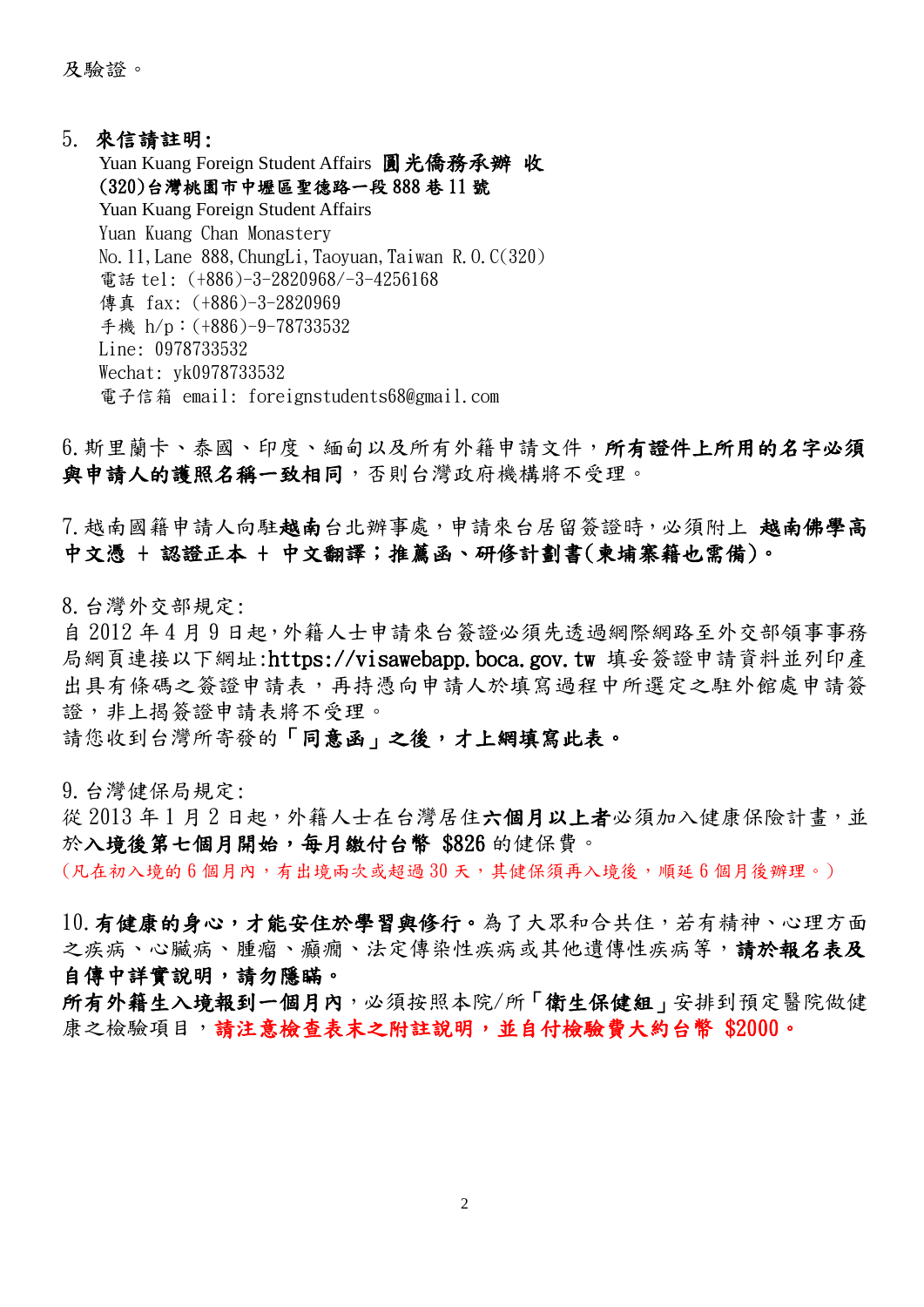### 學生個人擔保書(須由申請者親自簽名) 20210516 修訂

一、所有僑生於入學 (考試通過【註一】) 後, 護照一律交至僑生會僑務承辦代 為保管。(避免有些僑生假藉學院名譽赴台,卻投身到社會上尋職或謀生。)

- 二、日後若有在院/所 修學尚未期滿,而欲辦理休學,或被退學者,當依 以下方法處理:
	- (一)賠償院/所之損失。(每學期以新台幣二萬元計算,未滿一學期仍以一學期計算。)
	- (二)正式辦好離院/所手續。
	- (三)由院/所派人載休學/退學者到機場,以確保休學/退學者出境 返國;護照在過海關前一刻才交還。
- 三、以上辦法,已從民國七十九年九月廿日開始實施;若有違反者,一切 後果自行自責。
- 四、已決定離院的畢業生,請於畢業典禮後的三天內,辦好離院程序,避 免隨意滯留或愈期停留台灣。

### 圓 光 僑 生 會 <sup>啟</sup>

### 本人 (申請者) 已詳細閱上文並同意遵循以上辦法:

申請人 簽名/簽章:

日 期: 年 月 日

【註一】:「入學」是以來到「圓光」,獲得考試通過才視為「正式入學」。若本院/所有附寄 「入學證明書」作為辦理申請「入台來圓光」的簽證手續用,不可轉移他處用途,因簽證上 面會註明「到圓光佛學院/所研習佛法」,故申請者須到「圓光」報到,同時交出護照以辦理 及延期事宜。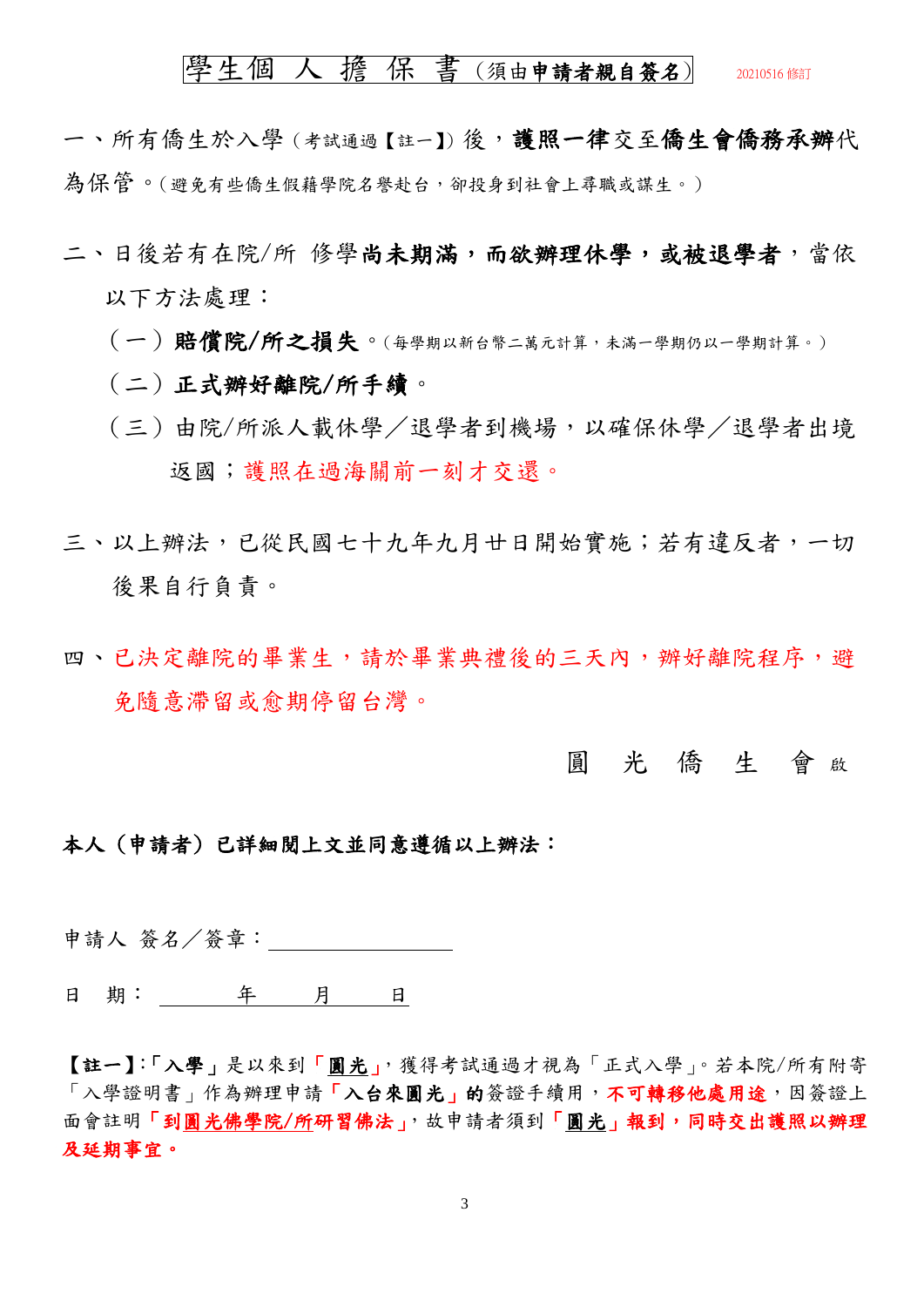20210516 修訂

# 圓光 佛 學 院/所 學生入 學 保 證 書

| 本人(保證人)____________________ 願意擔保及負責_______部,學生法名                                                                                                                                                                               |        |  |
|--------------------------------------------------------------------------------------------------------------------------------------------------------------------------------------------------------------------------------|--------|--|
|                                                                                                                                                                                                                                |        |  |
| 學期中一切行為及所有生活中的雜項費用(請參考備註欄),並保證他願意尊重配                                                                                                                                                                                           |        |  |
| 合貴院之院規(含賠償),學生在學習中若有觸犯院規,本人願意負起一切責任,                                                                                                                                                                                           |        |  |
| 今立此書以兹證明。                                                                                                                                                                                                                      |        |  |
|                                                                                                                                                                                                                                |        |  |
|                                                                                                                                                                                                                                |        |  |
|                                                                                                                                                                                                                                |        |  |
| 與學生之關係: ___________________________________                                                                                                                                                                                    |        |  |
| 聯絡寺院名稱: 2000年 2000年 2000年 2000年 2000年 2000年 2000年 2000年 2000年 2000年 2000年 2000年 2000年 2000年 2000年 2000年 2000年 2000年 2000年 2000年 2000年 2000年 2000年 2000年 2000年 2000年 2000年 2000年 2000年 2000年 2000年 2000年 2000年 2000年 2000年 2000 |        |  |
|                                                                                                                                                                                                                                |        |  |
|                                                                                                                                                                                                                                |        |  |
| 年<br>西 元                                                                                                                                                                                                                       | 月<br>日 |  |

[ 注: 為協助有關學生的一切,保證人, 是院/所第一通知與聯絡者。]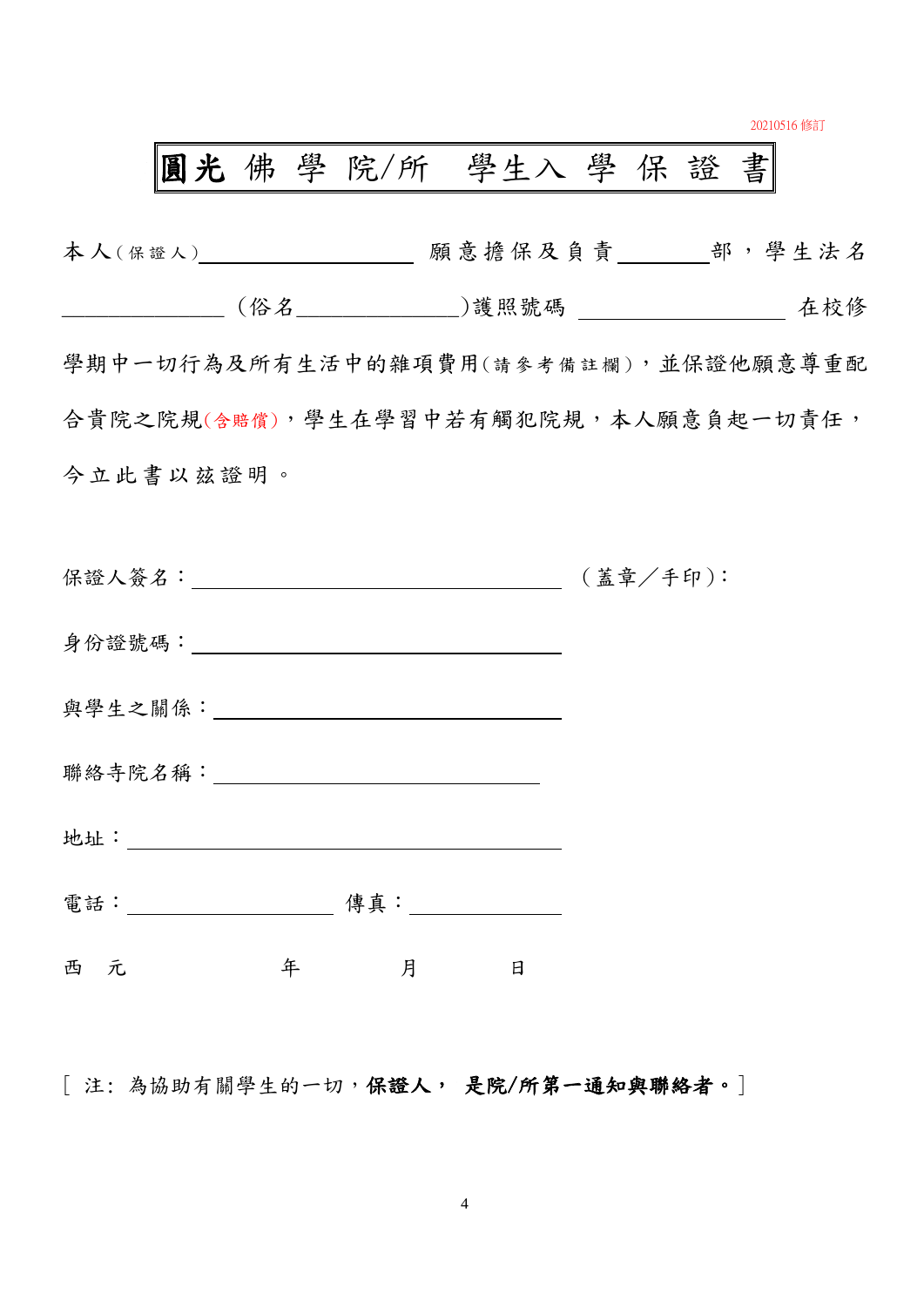## 入 學 保 證 書 說 明(申請人及保證人需知) 20210516 修訂

凡就讀於圓光佛學院/所之學生,均要遵守校規,並於在學期中遵行學院所訂的一切規約,及負責個 人在校期內的一切生活雜項費用;院/所 只負責學生個人飲食及住宿費用,其餘各項費用均須由學 生自行負責;特以此書以作聲明。

#### 規約細則:

- 、 就 讀 於 本 學 院 / 所 者 均 須 遵 守 院 規 ( 見 學 生 手 冊 ) , 尊 重 師 長 , 友 愛 同 學 , 愛 護 公 物 ,以團體為重。除上課以外,須隨僧團早晚課、出坡作務,以達學以致用、解行 並重 、 福慧 兼 修的 目的 。
- 二、基於台灣政府對外籍生的條令,新生第一次入境台灣,由學員代表到機場接機後, 直接回學院報到。如果有需到台灣之常住或其他寺院參訪,須事前聯絡並向學務 處提出申請。學院須於新生入境三天內函知政府,不接受未入學而違規者,故將 依停留簽證頁所示,違規者將遣出境,以免影響擔保單位。
- 三、 為方 便 安排 住 宿及 接機 , 須提早通知來台日期或將機票 email 給僑 務 承 辦 。 手機: +886-9-78733532, Email:foreignstudents68@gmail.com
- 四、舊生入出境時,須自行安排計程車來往機場。
- 五、所有僑生於入學(考試通過)後,護照一律交至僑務承辦代為保管:
	- 1 .避免有些僑生假藉院 /所 名譽赴台,而投身到社會上尋職或謀生。居留期間絕對恪守中華 民國法今,不得從事營利行為。
	- 2. 僑生入境台灣 3~15天內,擔保單位將通知政府機構及辦理其居留證,故必須把護照等證 件交給僑務承辦人員辦理。
- 六、在學三年或四年學制內,無論因任何因素,未完成學業中途辦理退學/休學

#### 離校者,均要負起賠償責任。

七、學生在學期中無故離院,或嚴重觸犯院規被開除學籍者,院方會強制遣送回國。( 由學院派人載退學者前往機場,以確保退學者出境返國,護照在過海關前一刻才交還本人)一切賠 償責任,均由其本人或保證人負責。賠償學院之損失,每學期以新台幣二萬元計算, 未滿一學期仍以一學期計算。

- 八、學生在校各項雜費支出(包括往返僑居地或出境之來回機票費用),若其本人無法 支付,均由保證人負責支付。
- 九、學習期間若發現同性戀傾向、精神異常等相關疾病、傳染病者,一律勒令退學, 不得 異 議。

十、凡 出家 學 生在 入學 一 年後 方 准予 往 受 具 足戒( 含式 叉摩 那 法)。受 戒 期 僅在 十 月份 ,且 不 開 放 2 個月 之戒 期 。 (除院 /所 務會 議 決議 外)

- 十一、在寒暑假期間,院/所師生均需輪組顧察7~8天,敬請留意顧寮批次/日期/簽證 延期或到期日/機票往返日期等。所有請假事宜,必須遵守學生規約,不異議。
- 十二、雜費內容:新生來台前需帶大約1萬至2萬5千新台幣備用包括以下計算: (1)雜 費 /班 費 每 學 期 \$500~900
	- (2)僑 生 會 費 每 學 期 \$600
	- (3)居留證延費 \$1000 (香港證延費 \$300,大陸證延費 \$615)
	- (4)臥 具 棉被等 (如 無 結 緣 品 ) \$3000~\$4000
	- (5)制服: 灰色僧服 (長衫、中掛、短掛、僧襪)、咖啡色海青、袈裟、黑色僧鞋, ~ \$3000-5000; 在 家 灰 色 制 服 : \$600-800, 黑 色 淨 人 鞋 。 請 註 明 身 高 、 體 重 。
	- (6)其 他 :視 個 人 需 求 與 情 況 , 例 如 : 已 代 您 預 付 的 翻 譯 費 、 照 片 等 費 用 。
	- (7)以 上 個 人 日 用 品 , 請 自 行 斟 酌 是 否 需 要 採 購 。
	- (8)往 返 的 機 票 費 (需 要 出 境 時 )。

### (9)本 院 /所 關 心 您 的 健 康 生 活 ! 所 有 外 籍 生 入 境 報 到 一 個 月 內 , 必 須 按 照 本 院 /所 「 衛 生 保 健 組 」 安 排 到 預 定 醫 院 做 健 康 之 檢 驗 項 目 , 並 自 付 檢 驗 費 大 約 台 幣 \$2000。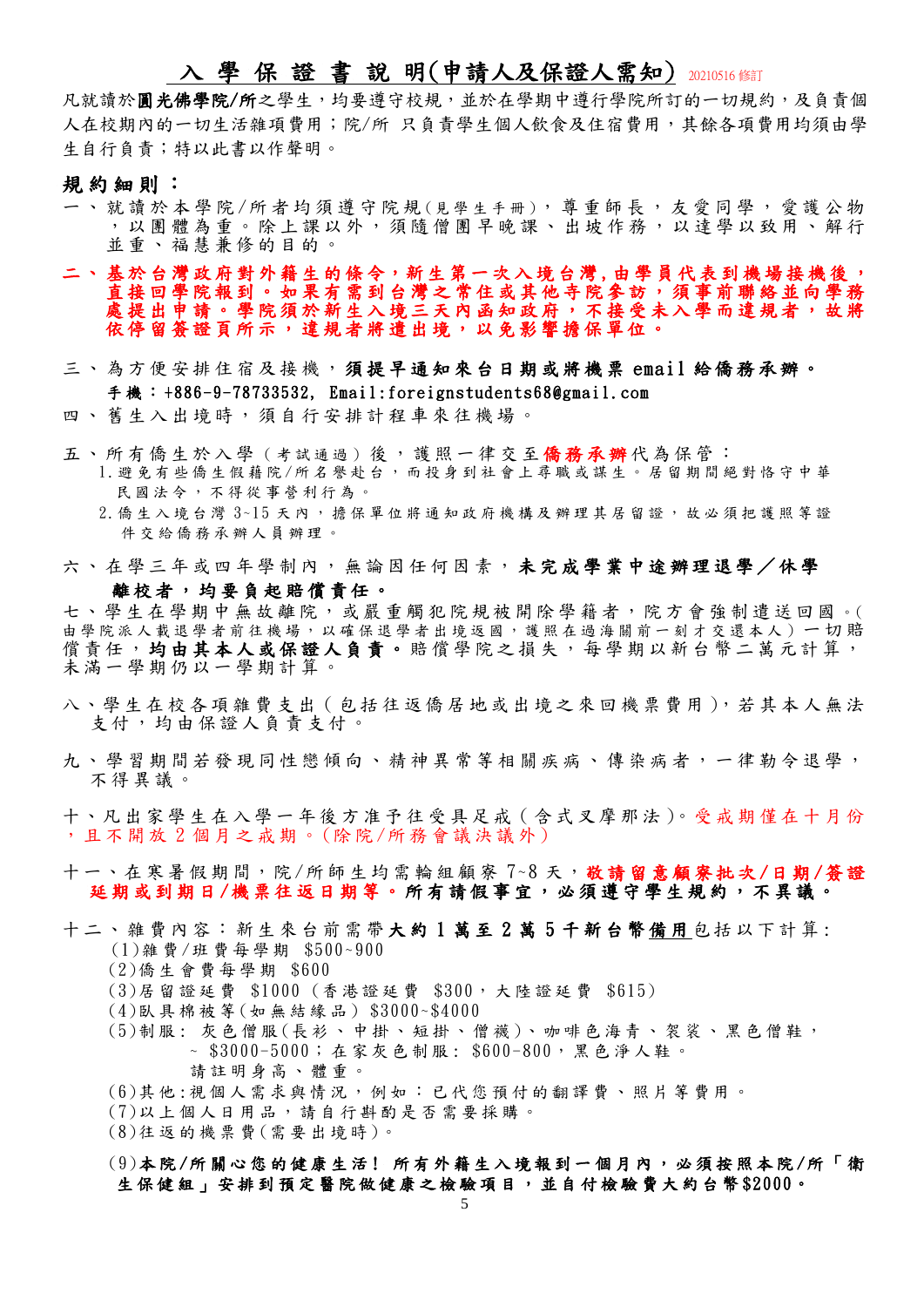# 圓光佛學院/所 僑生 報名資料表

**Yuan Kuang Buddhist College/Institute Foreign Students Application Personal Data Form**

報名班別 Reg. Class:□研究所 Research□大學部 Undergraduate □高中部 Senior High School

|                                                                                                                |                                                                                                                                                                                            |                                                                                                                                                                                                                                                                                                                                                    |                             | □預科部 Elementary      |  |                                                   | □禪修部 Ch'an Retreat                                                  |      |                 |        |                        |        |
|----------------------------------------------------------------------------------------------------------------|--------------------------------------------------------------------------------------------------------------------------------------------------------------------------------------------|----------------------------------------------------------------------------------------------------------------------------------------------------------------------------------------------------------------------------------------------------------------------------------------------------------------------------------------------------|-----------------------------|----------------------|--|---------------------------------------------------|---------------------------------------------------------------------|------|-----------------|--------|------------------------|--------|
| 報名日期 Reg. Date: 西元 AD                                                                                          |                                                                                                                                                                                            |                                                                                                                                                                                                                                                                                                                                                    |                             | $Y/$ 年               |  | M/H                                               | D/H                                                                 |      |                 |        | 20210516 修訂            |        |
| 不大<br>小<br>婚<br>於<br>3, 2!<br>3.6<br>cod←¦<br>CΦ+                                                              | 4,5 CM+                                                                                                                                                                                    | 法名(中)<br>DharmaName(Chinese)<br>法名(英)<br>Dharma Name(English)                                                                                                                                                                                                                                                                                      |                             |                      |  |                                                   | 護照名(中)<br>Name in Passport (Ch)<br>護照名(英)<br>Name in Passport (Eng) | Full |                 |        |                        |        |
| $3.5$ call<br>請備頭近照正面、亮面、白底<br>頭部必須在 3.2~3.6cm 之間,<br>六張 6 copies Passport size<br>photograph Head: 3.2~3.6cm, |                                                                                                                                                                                            | 護照號碼 Pport No<br>身份證號 ID No                                                                                                                                                                                                                                                                                                                        |                             |                      |  |                                                   | 國籍/籍貫<br>Nationality<br>預定入學日期<br>Scheduled entry date              |      | 台灣 TW 省/        |        | /中國大陸 CH/<br>/County 縣 |        |
|                                                                                                                |                                                                                                                                                                                            | 身高 Height<br>體重 Weight                                                                                                                                                                                                                                                                                                                             |                             |                      |  |                                                   |                                                                     |      | 大約:<br>Approx.: | 年<br>Y | 月<br>M                 | 日<br>D |
| glossy, white background<br>性別 Sex                                                                             |                                                                                                                                                                                            | 護照效期                                                                                                                                                                                                                                                                                                                                               |                             |                      |  |                                                   | 世學學歷/專長                                                             |      |                 |        |                        |        |
| □男 Male□女 Female                                                                                               |                                                                                                                                                                                            | Passport Expiry Date                                                                                                                                                                                                                                                                                                                               |                             |                      |  | Education Level/ Specialty                        |                                                                     |      |                 |        |                        |        |
| □單身 S□已婚 M<br>血型 BloodType:                                                                                    |                                                                                                                                                                                            | 出生日期<br>Date of Birth                                                                                                                                                                                                                                                                                                                              |                             | D/H<br>$Y/$ 年<br>M/H |  | 佛學學歷<br><b>BuddhismStudy Level</b>                |                                                                     |      |                 |        |                        |        |
| 病症 Disease                                                                                                     |                                                                                                                                                                                            | 健康檢查報告註明                                                                                                                                                                                                                                                                                                                                           |                             |                      |  |                                                   | 申請圓光之前就讀                                                            |      |                 |        |                        |        |
| 服藥 Medication:                                                                                                 |                                                                                                                                                                                            | Note of Medical<br>Check-up Report                                                                                                                                                                                                                                                                                                                 |                             |                      |  |                                                   | 的院校<br>*必埴*<br>Previous institutions *Required*                     |      |                 |        |                        |        |
|                                                                                                                |                                                                                                                                                                                            | 通訊地址 Address                                                                                                                                                                                                                                                                                                                                       |                             |                      |  |                                                   |                                                                     |      |                 |        |                        |        |
| 學生連絡<br>資料                                                                                                     | Email Add.                                                                                                                                                                                 | 電子信箱                                                                                                                                                                                                                                                                                                                                               |                             |                      |  |                                                   | 電話<br>Tel.No.                                                       |      |                 |        |                        |        |
| Student's Data                                                                                                 | Fax.No.                                                                                                                                                                                    | 傳真號碼                                                                                                                                                                                                                                                                                                                                               |                             |                      |  |                                                   | 手機<br>Cellphone                                                     |      |                 |        |                        |        |
| 保證人資料<br>Guarantor's Data                                                                                      |                                                                                                                                                                                            | 姓/法名<br>Name/Dharma Name<br>與學生關係<br>Relationship<br>電子信箱<br>Email Add.<br>住址 Address                                                                                                                                                                                                                                                              |                             |                      |  | 電話<br>Tel.No.<br>手機<br>Cellphone<br>傳真<br>Fax.No. |                                                                     |      |                 |        |                        |        |
| 常住/師長/                                                                                                         |                                                                                                                                                                                            | 常住寶號<br>Name of Temple<br>師長德號                                                                                                                                                                                                                                                                                                                     | Ł                           | 下                    |  |                                                   | 電話<br>Tel.No.<br>手機                                                 |      |                 |        |                        |        |
| 父母資料<br>Temple/teacher/<br>Parent's Data                                                                       | 父姓名                                                                                                                                                                                        | Name of Teacher<br>Father's Name<br>住址 Address                                                                                                                                                                                                                                                                                                     |                             |                      |  |                                                   | Cellphone<br>母姓名<br>Mother's N                                      |      |                 |        |                        |        |
| 戒別(七眾)<br>Type of Ordination                                                                                   | 比丘囗<br>比丘尼口 式叉摩那口 沙彌口<br>五戒口<br>沙彌尼口 優婆塞口<br>菩薩戒□<br>優婆姨□<br><b>Bhiksu</b><br>Bhiksuni<br>Sramanerika Upasaka<br>Siksamana<br>Sramaneraka<br>Upasika<br>Five Precepts Bodhisattva Precepts |                                                                                                                                                                                                                                                                                                                                                    |                             |                      |  |                                                   |                                                                     |      |                 |        |                        |        |
| 剃度出家日期<br>Date of Tonsure                                                                                      | 得戒日期<br>Date of Ordination                                                                                                                                                                 |                                                                                                                                                                                                                                                                                                                                                    | 受戒地點<br>Place of ordination |                      |  |                                                   |                                                                     |      |                 |        |                        |        |
| 法器 Instruments                                                                                                 | □大木魚<br>寶鐘鼓<br>地鐘<br> 維那                                                                                                                                                                   |                                                                                                                                                                                                                                                                                                                                                    |                             |                      |  |                                                   |                                                                     |      |                 |        |                        |        |
| 備註 Remark                                                                                                      |                                                                                                                                                                                            | 自傳」的內容大約如下:(中英書寫皆須端正整齊)Content of "Autobiography" is about as follows: (All writing should<br>be in Chinese or English, and in eligible manner)<br>1. 學佛因緣及經歷 Cause of Buddhist study and experience<br>2. 佛法的體驗及日常生活中如何與人相處 Daily life in dharma experiences and how to get along with people<br>3. 報考動機與目的 Motivation and purpose of application |                             |                      |  |                                                   |                                                                     |      |                 |        |                        |        |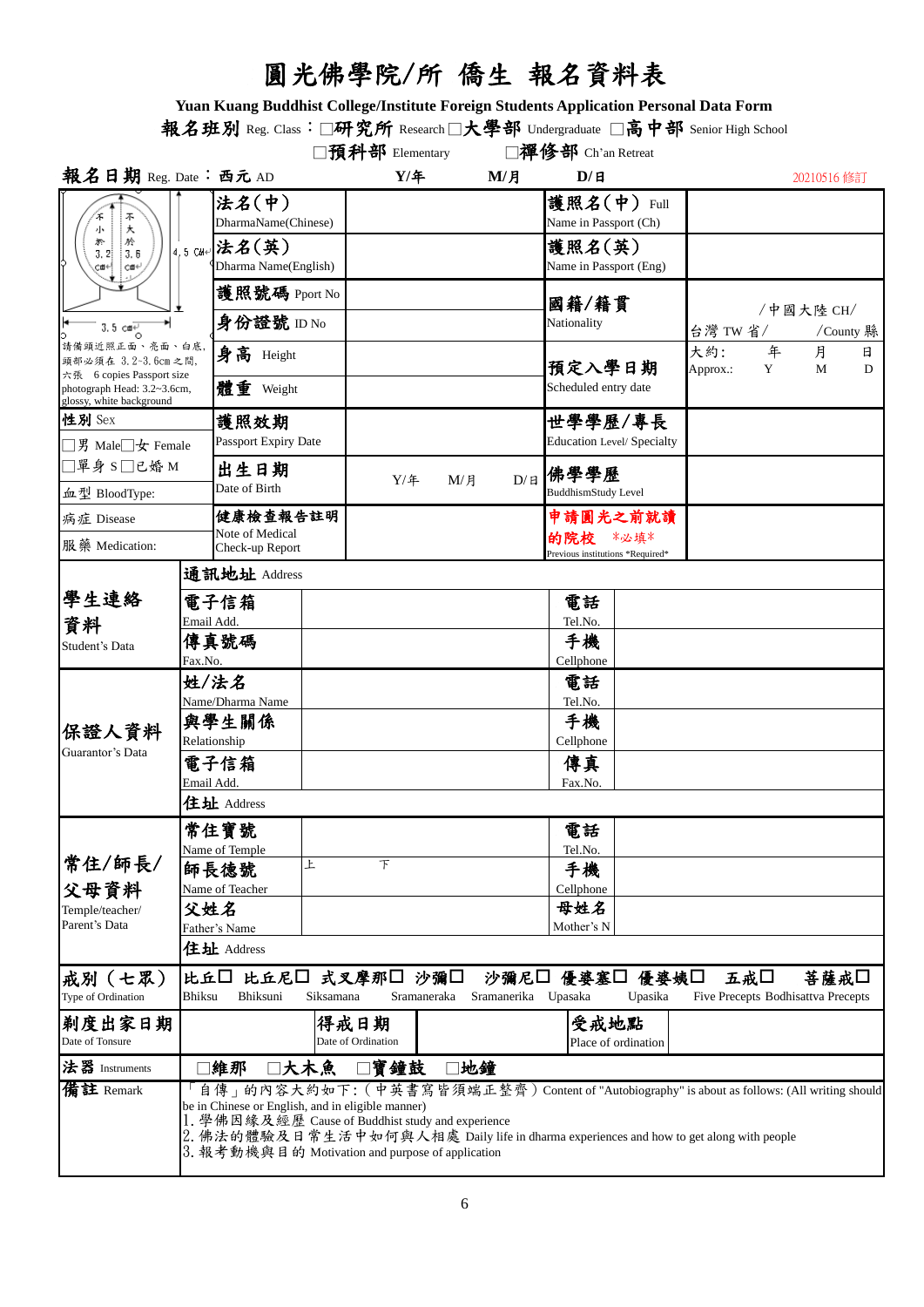| 外籍人士研修宗教教義切結書                                                                                                             | 附件六<br>20210516 修訂                                                                                                                                                                                                                                                                                                                                                                                                                                                                                                                                                         |
|---------------------------------------------------------------------------------------------------------------------------|----------------------------------------------------------------------------------------------------------------------------------------------------------------------------------------------------------------------------------------------------------------------------------------------------------------------------------------------------------------------------------------------------------------------------------------------------------------------------------------------------------------------------------------------------------------------------|
| [Affiant's passport full name]                                                                                            | [dharma name/name in Chinese]<br>具切結書人(護照名)_________________(中文姓名/法名:___________                                                                                                                                                                                                                                                                                                                                                                                                                                                                                           |
|                                                                                                                           | [不填 leave blank]                                                                                                                                                                                                                                                                                                                                                                                                                                                                                                                                                           |
|                                                                                                                           | 切結保證在臺研修宗教教義期間不超過 六 年 〇 月(自中華民國___年_                                                                                                                                                                                                                                                                                                                                                                                                                                                                                                                                       |
|                                                                                                                           |                                                                                                                                                                                                                                                                                                                                                                                                                                                                                                                                                                            |
| 不得從事營利行為,特立此切結書存證。                                                                                                        |                                                                                                                                                                                                                                                                                                                                                                                                                                                                                                                                                                            |
| [注:以上由代理承辦者依實際狀況填寫,申請者請留白不填,僅需簽名而已。<br>PLEASE LEAVE BLANK DO NOT FILL IN FOR THE ABOVE , SIGN BELOW.]                     |                                                                                                                                                                                                                                                                                                                                                                                                                                                                                                                                                                            |
| 此致                                                                                                                        |                                                                                                                                                                                                                                                                                                                                                                                                                                                                                                                                                                            |
| 桃園市政府                                                                                                                     |                                                                                                                                                                                                                                                                                                                                                                                                                                                                                                                                                                            |
| Signature of Affiant: (please sign here for 2copies, must be exactly the same as shown on passport)<br>↓ 請簽在此處 ↓(需簽2份中文版) |                                                                                                                                                                                                                                                                                                                                                                                                                                                                                                                                                                            |
| 國籍 Nationality:                                                                                                           | 護照號碼 Passport No:                                                                                                                                                                                                                                                                                                                                                                                                                                                                                                                                                          |
| This English version is only for your understanding.                                                                      | <b>Religious Doctrine Affidavit for Foreigners</b>                                                                                                                                                                                                                                                                                                                                                                                                                                                                                                                         |
| <b>To: Tao Yuan City Government</b>                                                                                       | I (Affiant's passport name) also known as (Dharma Name IN CHINESE) Affirm that during my stay in Taiwan for<br>"Religious Doctrine Research /Practice" will not exceed $6$ year(s) and $0$ months (i.e., from R.O.C. Year Month<br>Date to Year Month Date ), will observe and abide to all the rules and regulations by the Taiwan<br>Government. In addition, I affirm that the purpose of my stay in Taiwan is solely for "Religious Doctrine"<br>Research/Practice", furthermore, I understand that it is forbidden for me to work or seek for any work opportunities. |
| Nationality:<br>Passport No.:                                                                                             | Signature of Affiant: (please sign 2copies in the Chinese version, must be exactly the same as shown on passport)                                                                                                                                                                                                                                                                                                                                                                                                                                                          |
| 注意 Notes:                                                                                                                 |                                                                                                                                                                                                                                                                                                                                                                                                                                                                                                                                                                            |
| 1. You must sign 2 copies of this form in the Chinese version. 請親自簽名2份,以中文版本為主。                                           | 2. The Taiwan Government does not allow any mistake(s) and/or alteration on this form, therefore, your signature must<br>match the signature on your passport. 政令不允許任何錯誤及塗改, 故務必簽寫護照上的名或同護照上的簽名樣式。                                                                                                                                                                                                                                                                                                                                                                         |

3.Other than signing, please do not complete any information on the form. To avoid any delay due to mistakes and/or alterations, our office will complete the necessary information base on your submission.

為避免因錯誤或塗改而被退件或延遲提交申請,故僅需簽名在中文版本,敬請簽2頁,其餘由學院代填。

4.The Chinese text of this Declaration shall be deemed the original. In the event of any dispute or misunderstanding as to the interpretation of the language or terms of this Declaration, the Chinese language version shall control.

本切結書/宣言是以中文為原件。對於本切結書/宣言的條例,如有任何爭議或誤解的文字,在解說的情況下,皆 依中文版本為準。